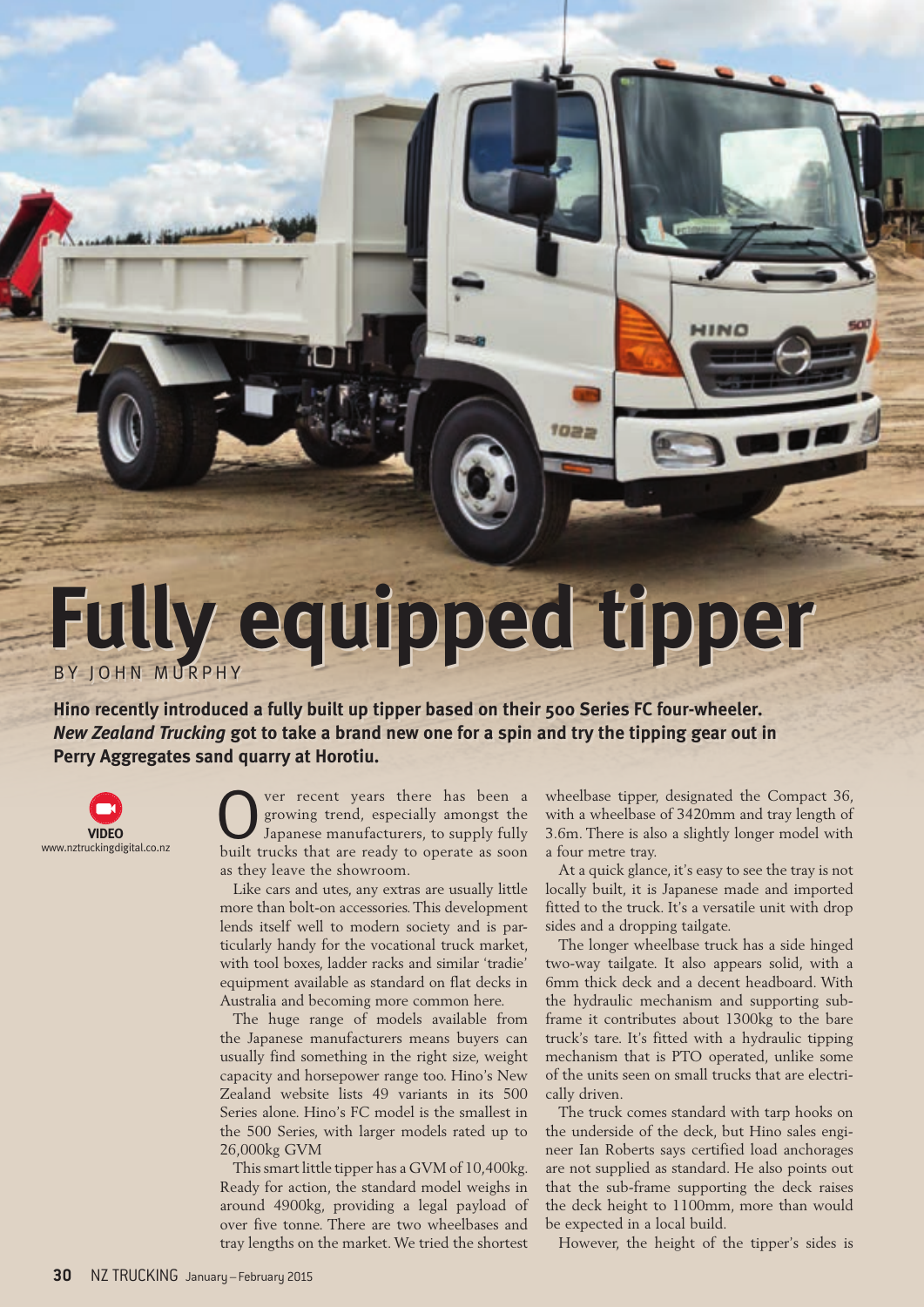



certainly low enough for skid steer loaders and doesn't appear excessive by any measure.

The PTO is operated by a simple switch on the dash and the digital display registers when it is engaged. A single handbrake style lever on the right side of the driver's seat is raised or lowered to operate the hoist with the tailgate hooks being automatically released as the tray is raised – all simple stuff.

The Hino is fitted with a cardan shaft park brake, which is not an ideal system to use on steep and slippery surfaces because, when applied, the rear wheels can still turn in opposite directions through the diff and the vehicle can move downhill.

Hino has overcome this issue by fitting a brake lock that locks the four wheels through the air hydraulic brakes when necessary.

 It's old school holding power that was commonly used on American light trucks in the 1970s. I remember an International tow truck I used to drive that utilised the technology to lock the brakes so that the truck was anchored as securely as possible when using the winch. Because it operates using the service brakes, it is

not accepted legally as a park brake. Hino has fitted safety systems to ensure the park brake is still activated when the driver is out of the cab.

Aside from the tipper unit and hydraulic brake lock, the Hino is a standard FC 1022 model, meeting ADR 80/03 through EGR (exhaust gas reticulation) and exhaust regeneration.

For a truck that is likely to be used in vocational work, it has plenty of bells and whistles that will create demand when drivers are looking for the best truck in the yard to get comfortably and safely to and from a job with a deck full of material.

Features that were not available on a truck like this a few years ago are standard. For example, the driver's seat is an Isringhausen 6800 air seat with multiple adjustments.

Cruise control, hill start aid, driver's SRS airbag, front under run protection, anti-skid reduction, heated and electrically operated mirrors, engine immobiliser and central locking are all standard. From the next shipment the tipper models will be equipped with double DIN multimedia units.

Features such as these are easy to dismiss

*The six-speed gearbox is nice to use.*

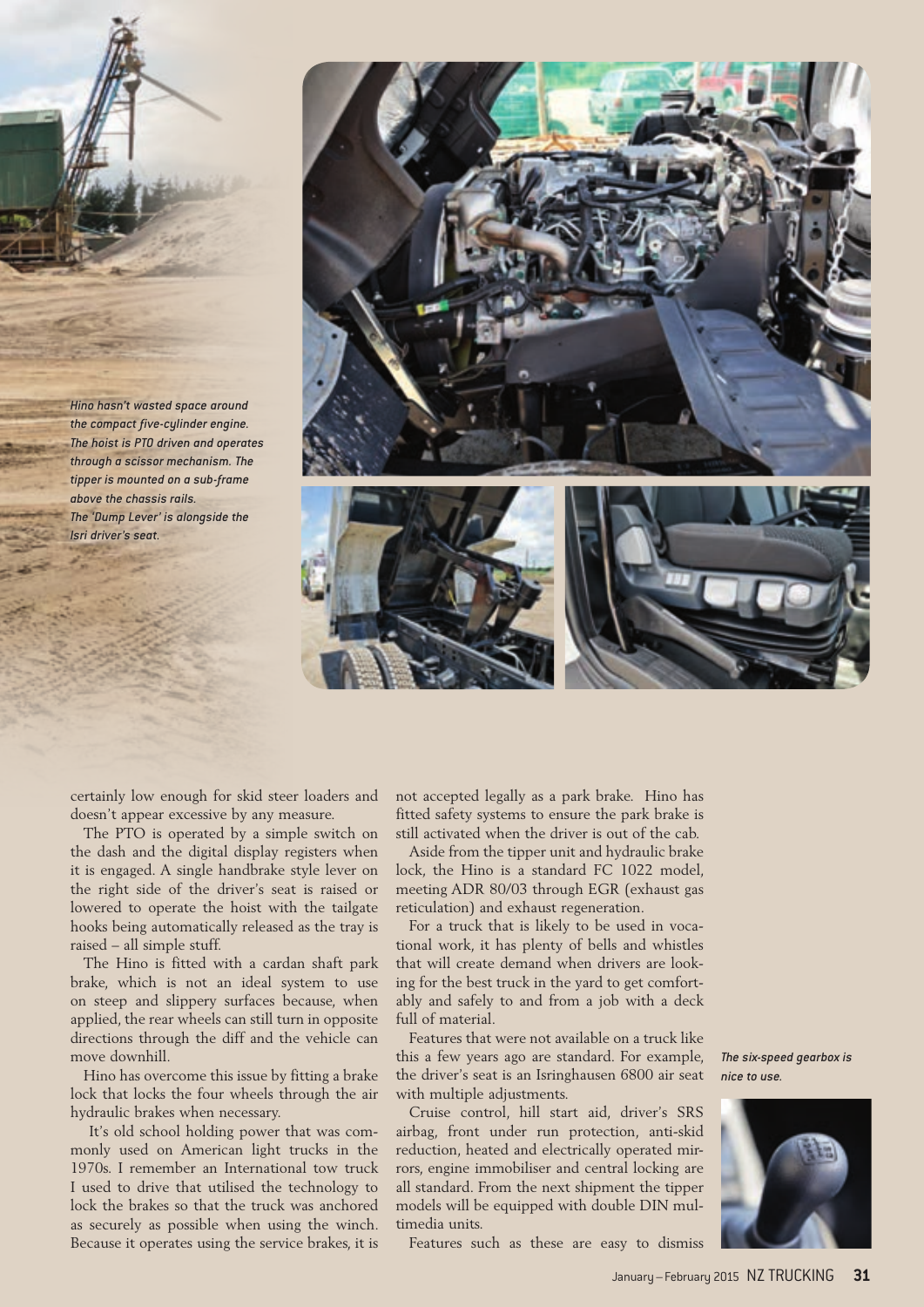*A spare mount between the cab and tray is a neat feature and a tool box is mounted in the same area. The big air intake is one of many impressive features not usually expected in a truck of this size.*



as non-essentials, but drivers and owners will understand the value they bring to a business. The safety features, including the front under run protection, may well save lives in worst case scenarios.

The digital display unit supplies useful data that is easily scrolled through and accessed, although it's only available in-cab and is not yet sent on to the operator's computer.

It supplies information such as fuel consumption, average speed, driving time and idle time, data that can be analysed and the results used to ensure operations are more efficient.

Access to the cab is easy; there's one step between the ground and the floor and the doors are big and open wide.

At 2190mm wide, the Hino 500 FC cab is not a full width cab, but it is roomy inside, partly because of the space behind the seats, which creates space for a few bits and pieces. The impression of space is further enhanced by the massive side windows and almost vertical A pillars, which make side vision particularly good. The steering wheel has both telescopic and angle adjustment and the driver's seat adjustments are impressive.

There are a couple of good-sized storage bins above the windscreen and some in the back of the centre seat, but storage room for paperwork is limited, especially if the centre seat is used. Good interior lighting is available, including a decent fluorescent light in the centre of the cab.

It's a sign of the times that an engine immobilser is fitted to a truck like this, but it obviously makes it more difficult to steal and will probably bring a smile to an insurance broker's face.

A chip in the key is recognised by the truck's immobilser system and the truck won't start unless the key is within a few metres. This prevents the truck being hotwired and stolen or started with a skeleton key but also means a replacement key will probably cost a few hundred dollars if one of the originals is lost.

On the road, the six-speed Hino gearbox





*The Japanese built tray has a 6mm thick floor and appears solid. The cigarette lighter is 24v, the switch marked ES controls the hill start aid and the other switch allows manual regeneration. A large fluorescent interior* 

*lamp makes filling in paperwork at night easy. The digital display is clear and easy to scroll through; this readout is the total driving time, 12 hours.*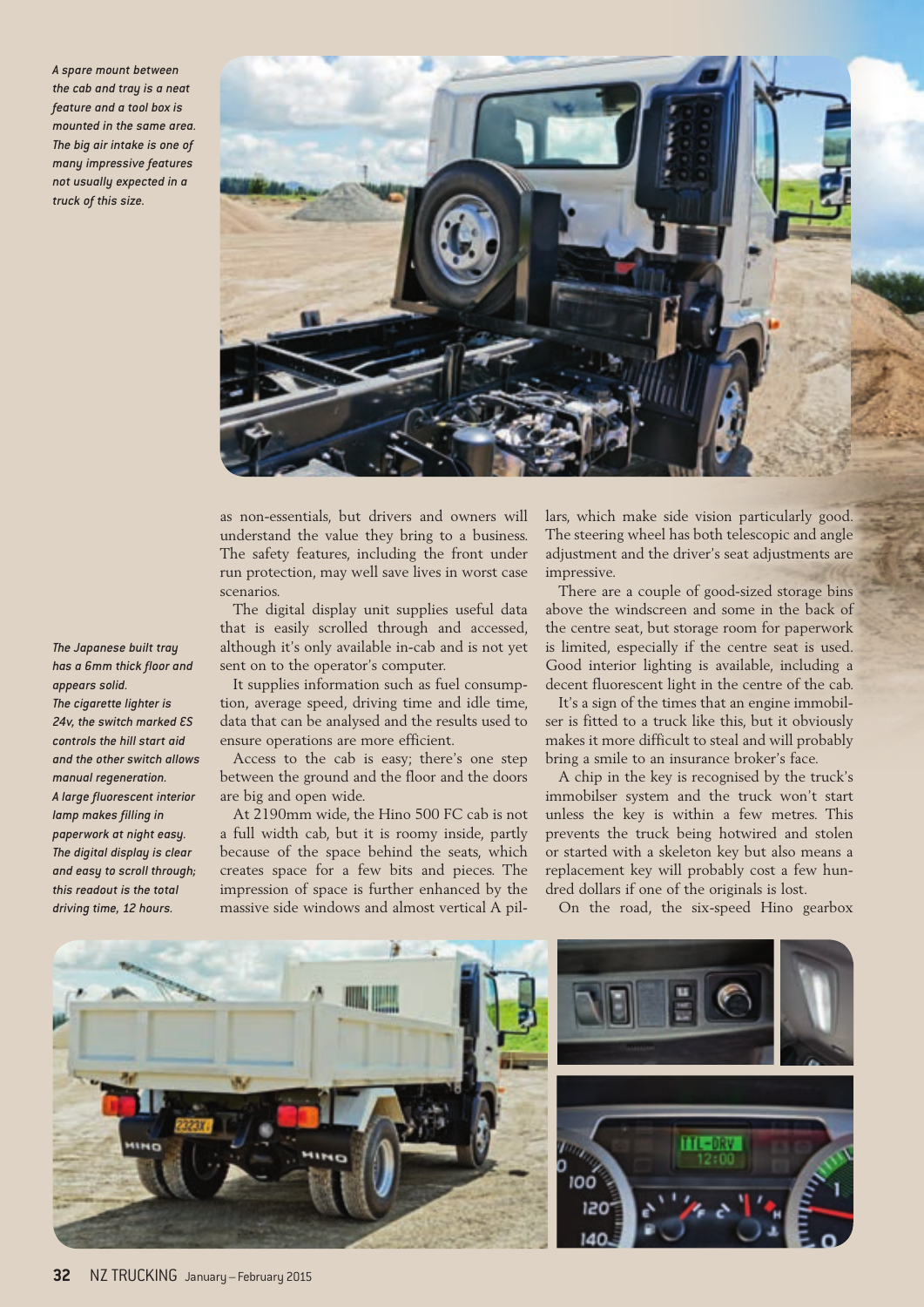

is simple to use and the gear lever slips the box through the gears comfortably. Unladen, the truck is driver friendly and skipping gears doesn't bring any complaints from the engine, even down below 1000rpm. Sixth gear is overdriven and the engine is only doing about 1200rpm at 60kph.

Hino claims the engine revs are 2125 at 100kph. Fuel efficient drivers can watch fuel burn figures on the digital display and choose the most efficient gear/rev combination.

The short wheelbase does create some pitching and the air seat does a good job of keeping the driver comfortable. The passengers in the other two seats probably wouldn't be anywhere near as happy with the speed bumps in Hamilton. The coffee in the cup holder did an impressive job of squirting through the small hole in the cap with the force of a decent water blaster. Maybe Isri could make an air-suspended cup holder too!

The engine is a 6.4 litre five-cylinder direct injection unit which produces 220hp when stretched to 2400rpm, which is where the red line kicks in. It is a refined design with overhead camshaft, common rail, turbocharging and intercooling helping it reach its maximum potential and low Euro 5 compliant emissions.

The maximum torque of 645Nm is reached at a respectable 1500rpm, although the torque curve is almost flat from 1200 through to 2200rpm.

We weren't legally allowed to take a load on

the road with the unregistered truck, but Perry Aggregates dropped on a load of sand bringing the total weight close to the Hino's GVM and I had the opportunity to test the engine's pulling power up an incline on the quarry road. It was fine, with little resistance, even when the revs were down around 1000.

One of the concerns I had was the speed of tipping a load. I have come across Japanese tippers with slow tipping speeds, but they were probably all electrically operated units.

My concerns were definitely unfounded when it comes to the Hino tipper; the hoist shot up much quicker than I expected and the load was tipped off in less than 17sec after raising the dump lever. The hoist is a compact underbody scissor action unit with a built-in reservoir. It's a neat unit.

With the hoist up, the backbone of the truck is exposed. The tray sits well back on the chassis leaving plenty of room for an OE spare wheel mount, with relatively easy access to the spare.

The gearbox sits well below the tops of the chassis rails and the cab is easily tilted to reach the compact engine. A 200-litre fuel tank should hold enough fuel for most day's work without a top up. The right rail supports a typical air over hydraulic brake mechanism, which operates a smooth set of drum brakes, supported by an exhaust brake.

Hino calls its regeneration unit a DPR, or Diesel Particulate Regeneration system. It works by collecting soot in a chamber in the muffler *Perry Aggregates loaded the tipper with sand.*